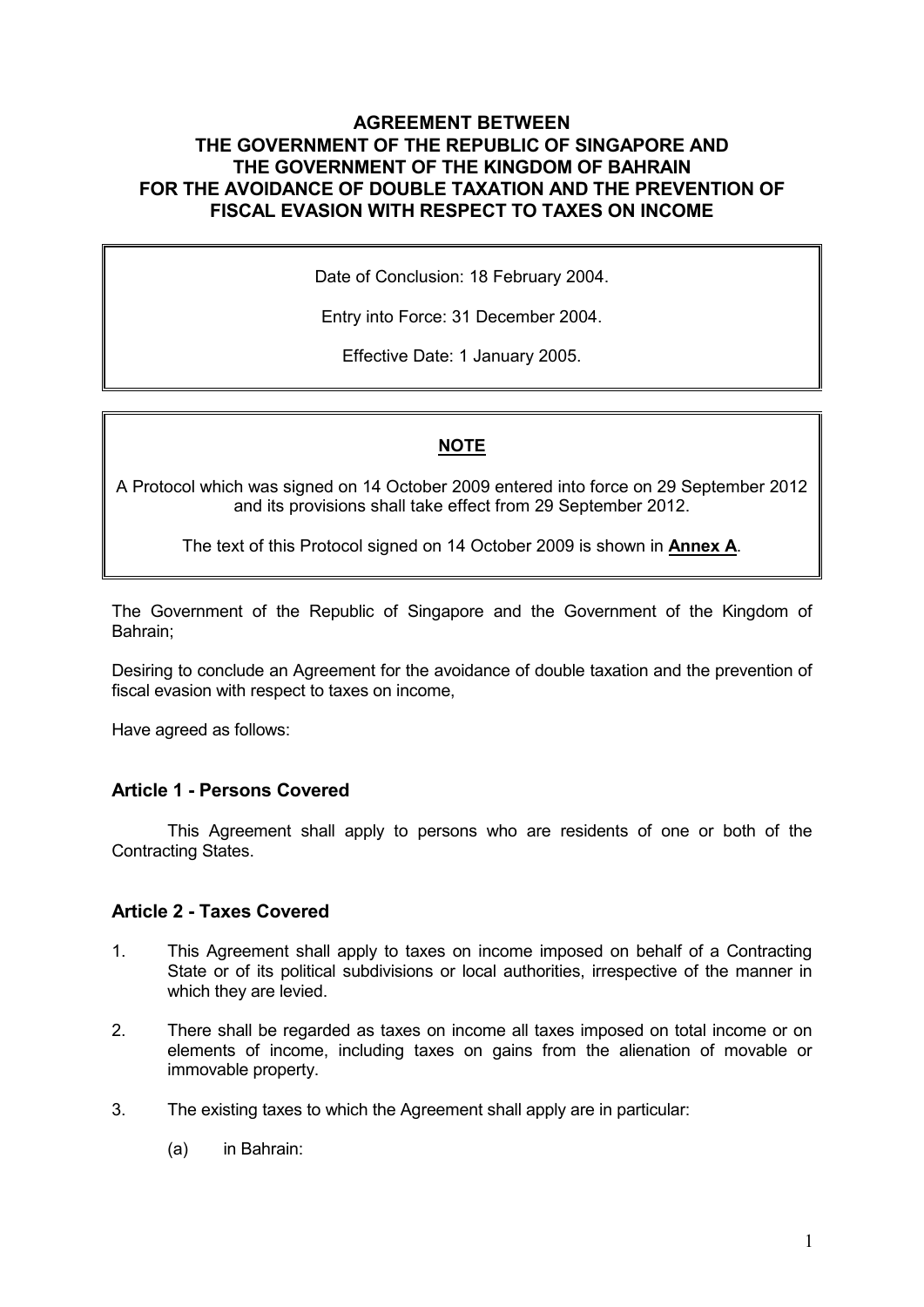- the income tax law (Amiri Decree No. 22/1979)

(hereinafter referred to as "Bahrain tax");

- (b) in Singapore:
	- the income tax

(hereinafter referred to as "Singapore tax").

4. The Agreement shall apply also to any identical or substantially similar taxes, which are imposed after the date of signature of the Agreement in addition to, or in place of, the existing taxes. The competent authorities of the Contracting States shall notify each other of any substantial changes, which have been made in their respective taxation laws.

#### **Article 3 - General Definitions**

- 1. For the purposes of this Agreement, unless the context otherwise requires:
	- (a) the term "Bahrain" means, the territory of the Kingdom of Bahrain as well as the maritime areas, seabed and subsoil over which Bahrain exercises, in accordance with international law, sovereign rights and jurisdiction;
	- (b) the term "Singapore" means the Republic of Singapore and when used in a geographical sense, the term "Singapore" includes the territorial waters of Singapore and any area extending beyond the limits of the territorial waters of Singapore, and the sea-bed and subsoil of any such area, which has been or may hereafter be designated under the laws of Singapore and in accordance with international law as an area over which Singapore has sovereign rights for the purposes of exploring and exploiting the natural resources, whether living or non-living;
	- (c) the terms "a Contracting State" and "the other Contracting State" mean the Kingdom of Bahrain or Singapore as the context requires;
	- (d) the term "person" includes an individual, a company and any other body of persons;
	- (e) the term "company" means any body corporate or any entity incorporated or recognised under the laws of one or other of the Contracting States or that is treated as a body corporate for tax purposes;
	- (f) the terms "enterprise of a Contracting State" and "enterprise of the other Contracting State" mean respectively an enterprise carried on by a resident of a Contracting State and an enterprise carried on by a resident of the other Contracting State;
	- (g) the term "international traffic" means any transport by a ship or aircraft operated by an enterprise of a Contracting State, except when the ship or aircraft is operated solely between places in the other Contracting State;
	- (h) the term "competent authority" means: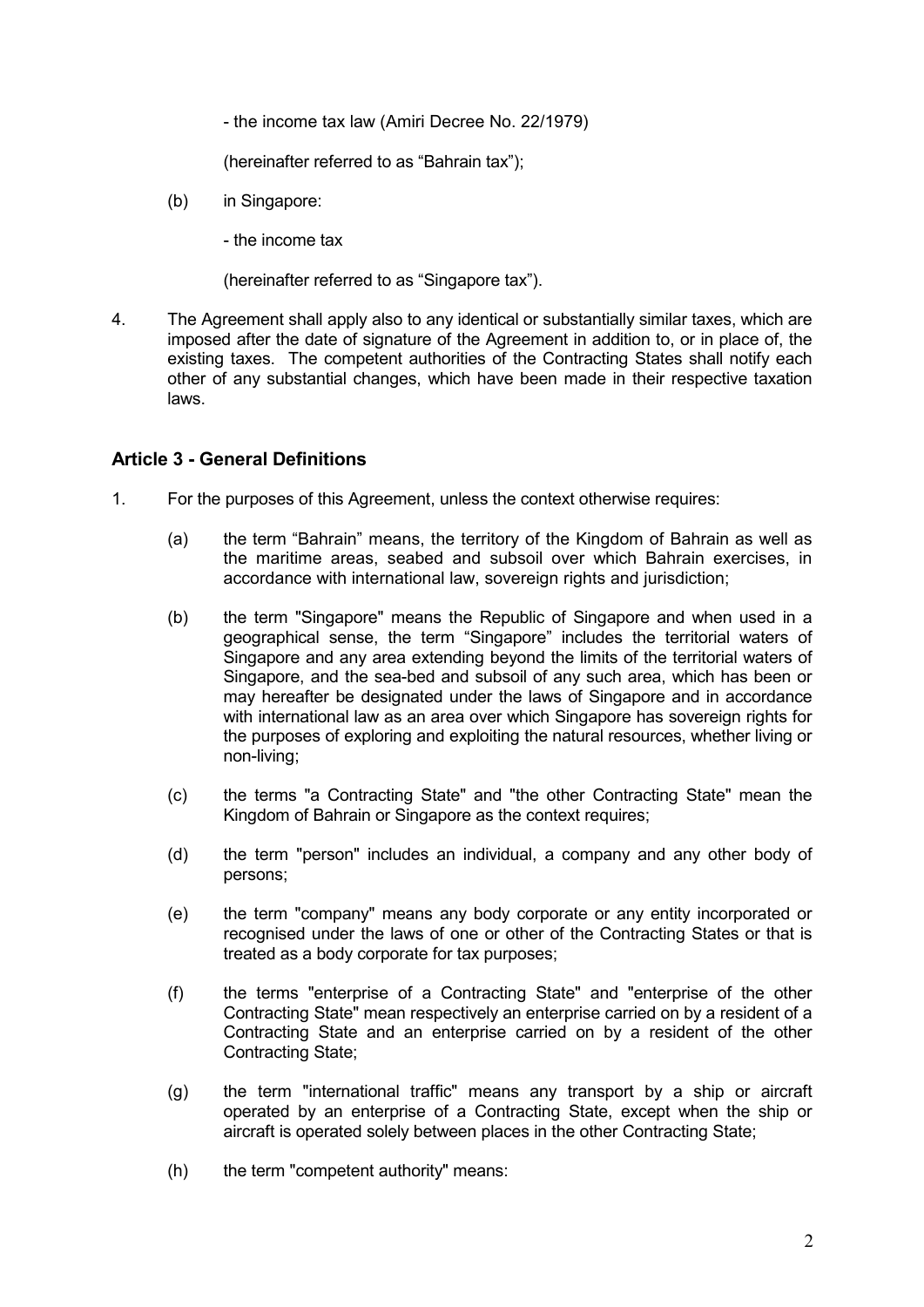- (i) in the case of Bahrain, the Minister of Finance and National Economy, or his authorised representative; and
- (ii) in Singapore, the Minister for Finance or his authorised representative;
- (i) the term "national" means:
	- (i) any individual possessing the nationality of a Contracting State;
	- (ii) any legal person, partnership or association deriving its status as such from the laws in force in a Contracting State.
- 2. As regards the application of the Agreement at any time by a Contracting State, any term not defined therein shall, unless the context otherwise requires, have the meaning that it has at that time under the law of that State for the purposes of the taxes to which the Agreement applies, any meaning under the applicable tax laws of that State prevailing over a meaning given to the term under other laws of that State.

#### **Article 4 - Resident**

- 1. For the purposes of this Agreement, the term "resident of a Contracting State" means:
	- (a) in the case of Singapore, a person who is a resident for the purpose of Singapore income tax and also includes the State and any political subdivision, local authority or statutory body thereof; and
	- (b) in the case of Bahrain, the Kingdom of Bahrain, its local authorities, any statutory body thereof and any person who under the laws of the Kingdom of Bahrain is domiciled or resident in, a citizen of, or having their place of incorporation or management within the Kingdom of Bahrain.
- 2. Where by reason of the provisions of paragraph 1 an individual is a resident of both Contracting States, then his status shall be determined as follows:
	- (a) he shall be deemed to be a resident only of the State in which he has a permanent home available to him; if he has a permanent home available to him in both States, he shall be deemed to be a resident of the State with which his personal and economic relations are closer (centre of vital interests);
	- (b) if the State in which he has his centre of vital interests cannot be determined, or if he has not a permanent home available to him in either State, he shall be deemed to be a resident only of the State in which he has an habitual abode;
	- (c) if he has an habitual abode in both States or in neither of them, he shall be deemed to be a resident only of the State of which he is a national;
	- (d) in any other case, the competent authorities of the Contracting States shall settle the question by mutual agreement.
- 3. Where by reason of the provisions of paragraph 1 a person other than an individual is a resident of both Contracting States, then it shall be deemed to be a resident only of the State in which its place of effective management is situated. If its place of effective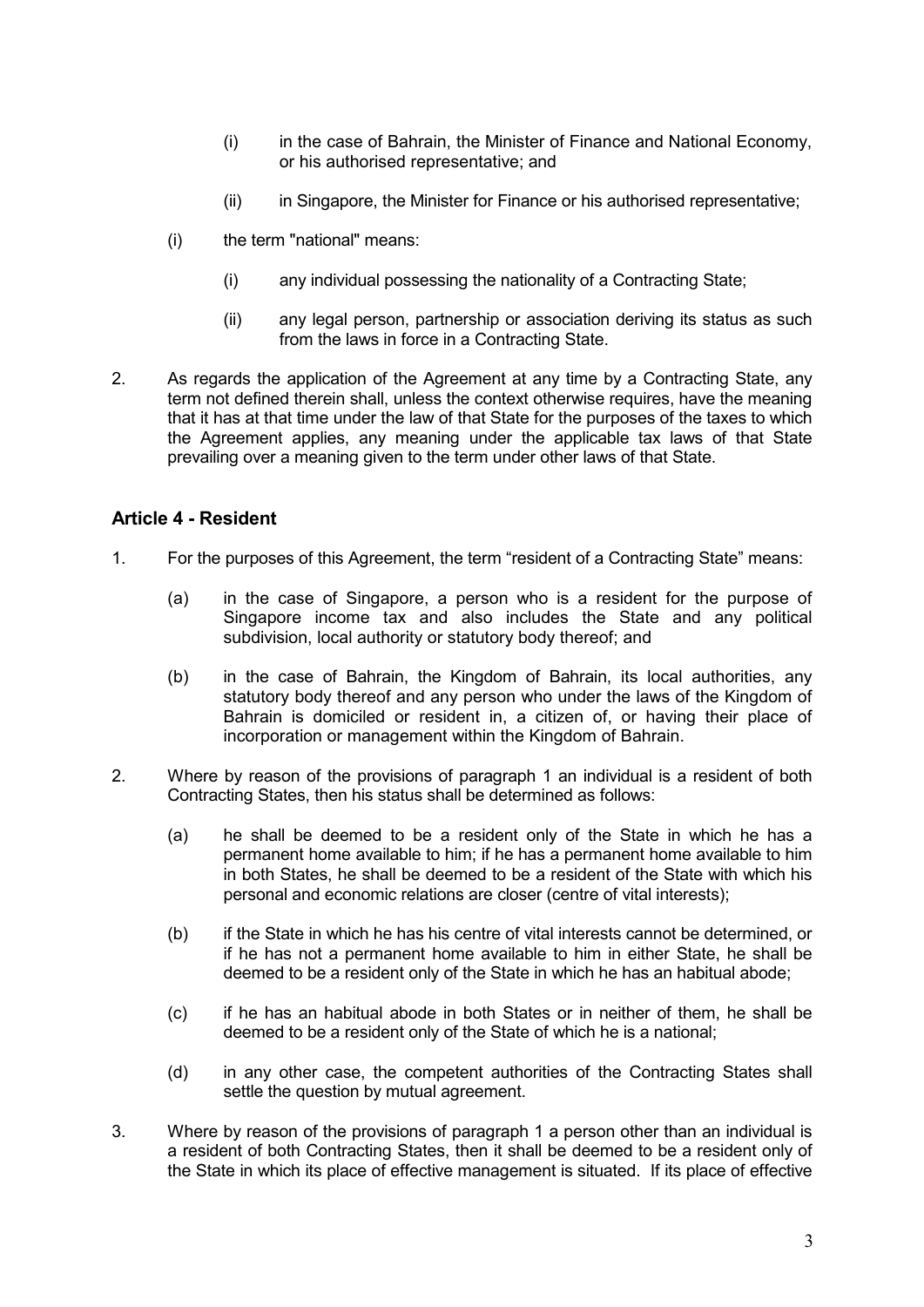management cannot be determined, the competent authorities of the Contracting States shall settle the question by mutual agreement.

#### **Article 5 - Permanent Establishment**

- 1. For the purposes of this Agreement, the term "permanent establishment" means a fixed place of business through which the business of an enterprise is wholly or partly carried on.
- 2. The term "permanent establishment" includes especially:
	- (a) a place of management;
	- (b) a branch;
	- (c) an office;
	- (d) a factory;
	- (e) a workshop;
	- (f) a mine, an oil or gas well, a quarry or any other place of extraction of natural resources;
	- (g) a refinery;
	- (h) a sales outlet; and
	- (i) a warehouse in relation to a person providing storage facilities for others.
- 3. The term "permanent establishment" also includes:
	- (a) a building site, a construction, installation or assembly project, or supervisory activities connected therewith, but only where such site, project or activities continue for a period of more than nine months;
	- (b) the furnishing of services, including consultancy services, by an enterprise of a Contracting State through employees or other personnel engaged by the enterprise for such purpose, but only where activities of that nature continue (for the same or a connected project) within the other Contracting State for a period or periods aggregating more than 183 days in any calendar year.
- 4. Notwithstanding the preceding provisions of this Article, the term "permanent establishment" shall be deemed not to include:
	- (a) the use of facilities solely for the purpose of storage, display or delivery of goods or merchandise belonging to the enterprise;
	- (b) the maintenance of a stock of goods or merchandise belonging to the enterprise solely for the purpose of storage, display or delivery;
	- (c) the maintenance of a stock of goods or merchandise belonging to the enterprise solely for the purpose of processing by another enterprise;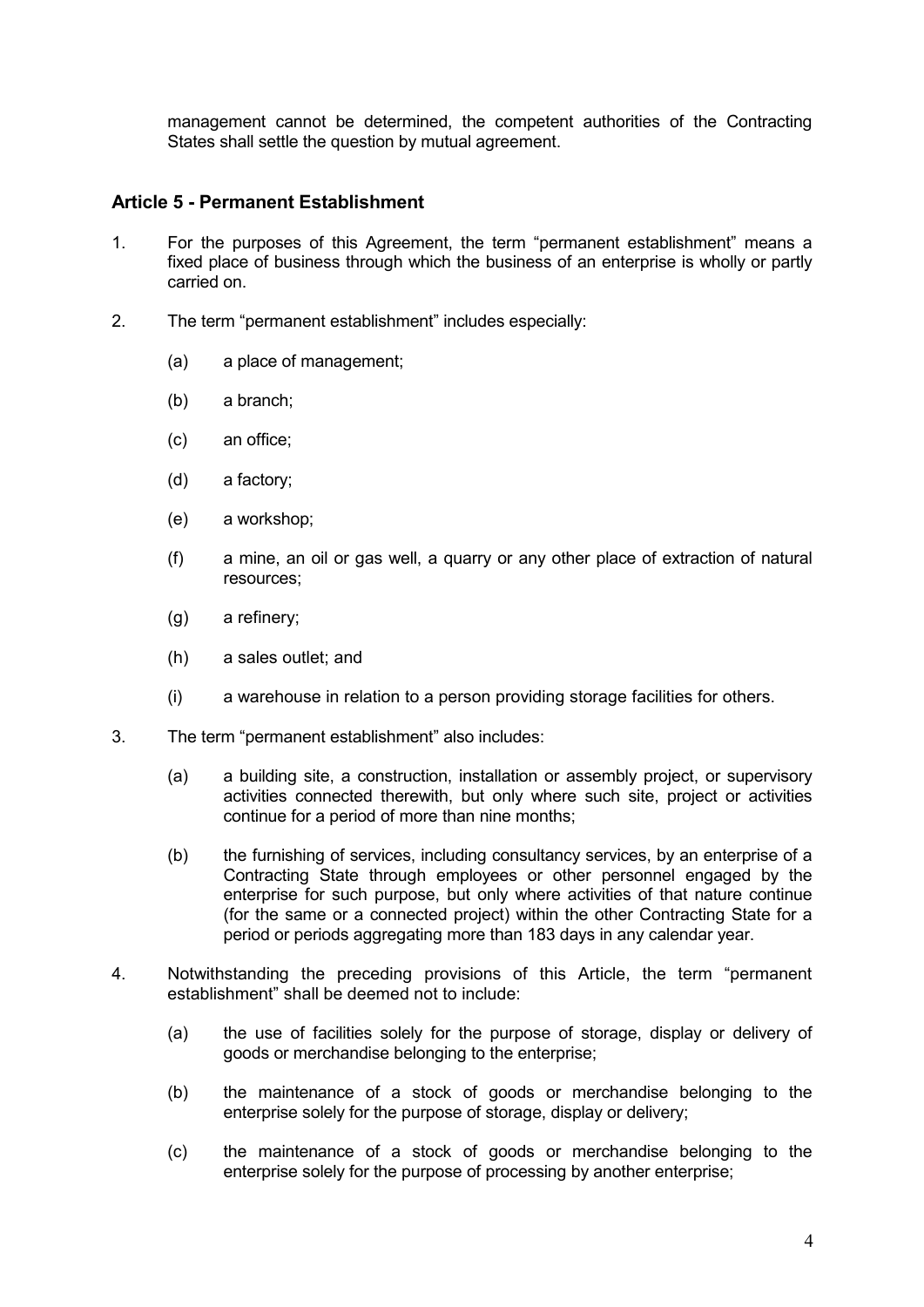- (d) the maintenance of a fixed place of business solely for the purpose of purchasing goods or merchandise, or of collecting information, for the enterprise;
- (e) the maintenance of a fixed place of business solely for the purpose of carrying on, for the enterprise, any other activity of a preparatory or auxiliary character;
- (f) the maintenance of a fixed place of business solely for any combination of activities mentioned in sub-paragraphs (a) to (e), provided that the overall activity of the fixed place of business resulting from this combination is of a preparatory or auxiliary character.
- 5. Notwithstanding the provisions of paragraphs 1 and 2, where a person other than an agent of an independent status to whom paragraph 6 applies - is acting on behalf of an enterprise and has, and habitually exercises, in a Contracting State an authority to conclude contracts in the name of the enterprise, that enterprise shall be deemed to have a permanent establishment in that State in respect of any activities which that person undertakes for the enterprise, unless the activities of such person are limited to those mentioned in paragraph 4 which, if exercised through a fixed place of business, would not make this fixed place of business a permanent establishment under the provisions of that paragraph.
- 6. An enterprise shall not be deemed to have a permanent establishment in a Contracting State merely because it carries on business in that State through a broker, general commission agent or any other agent of an independent status, provided that such persons are acting in the ordinary course of their business.
- 7. The fact that a company which is a resident of a Contracting State controls or is controlled by a company which is a resident of the other Contracting State, or which carries on business in that other State (whether through a permanent establishment or otherwise), shall not of itself constitute either company a permanent establishment of the other.

#### **Article 6 - Income From Immovable Property**

- 1. Income derived by a resident of a Contracting State from immovable property (including income from agriculture or forestry) situated in the other Contracting State may be taxed in that other State.
- 2. The term "immovable property" shall have the meaning which it has under the laws of the Contracting State in which the property in question is situated. The term shall in any case include property accessory to immovable property, livestock and equipment used in agriculture and forestry, rights to which the provisions of general law respecting landed property apply, usufruct of immovable property and rights to variable or fixed payments as consideration for the working of, or the right to work, mineral deposits, sources and other natural resources; ships and aircraft shall not be regarded as immovable property.
- 3. The provisions of paragraph 1 shall apply to income derived from the direct use, letting, or use in any other form of immovable property.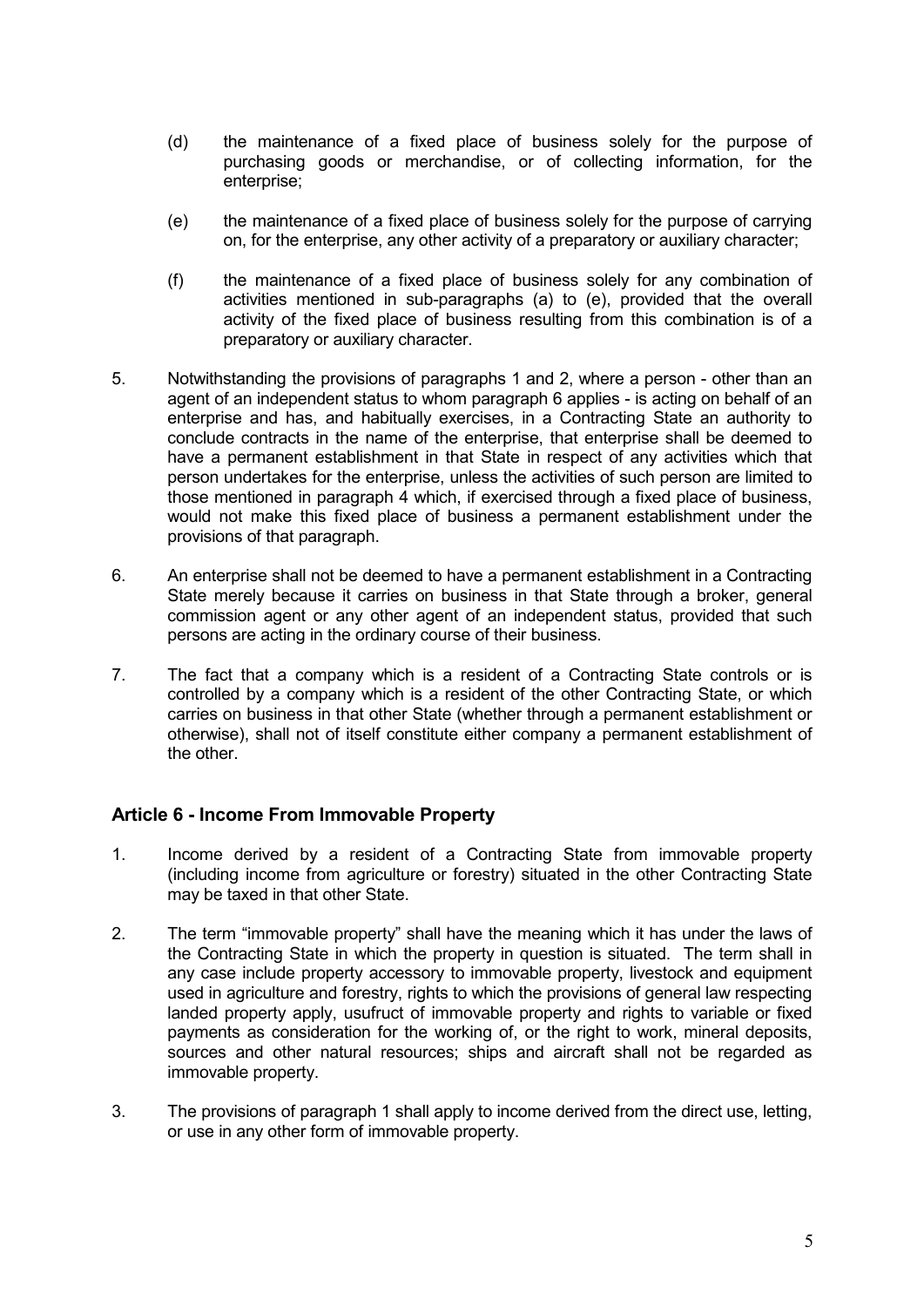4. The provisions of paragraphs 1 and 3 shall also apply to the income from immovable property of an enterprise and to income from immovable property used for the performance of independent personal services.

#### **Article 7 - Business Profits**

- 1. The profits of an enterprise of a Contracting State shall be taxable only in that State unless the enterprise carries on business in the other Contracting State through a permanent establishment situated therein. If the enterprise carries on business as aforesaid, the profits of the enterprise may be taxed in the other State but only so much of them as is attributable to that permanent establishment.
- 2. Subject to the provisions of paragraph 3, where an enterprise of a Contracting State carries on business in the other Contracting State through a permanent establishment situated therein, there shall in each Contracting State be attributed to that permanent establishment the profits which it might be expected to make if it were a distinct and separate enterprise engaged in the same or similar activities under the same or similar conditions and dealing wholly independently with the enterprise of which it is a permanent establishment.
- 3. In determining the profits of a permanent establishment, there shall be allowed as deductions all expenses, including executive and general administrative expenses, which would be deductible if the permanent establishment were an independent enterprise, insofar as they are reasonably allocable to the permanent establishment, whether incurred in the Contracting State in which the permanent establishment is situated or elsewhere.
- 4. No profits shall be attributed to a permanent establishment by reason of the mere purchase by that permanent establishment of goods or merchandise for the enterprise.
- 5. For the purposes of the preceding paragraphs, the profits to be attributed to the permanent establishment shall be determined by the same method year by year unless there is good and sufficient reason to the contrary.
- 6. Where profits include items of income, which are dealt with separately in other Articles of this Agreement, then the provisions of those Articles shall not be affected by the provisions of this Article.
- 7. Nothing in this Agreement will affect the rights of the Government of Bahrain to tax income in Bahrain derived from engaging in the exploration or the production of crude oil or other natural hydrocarbons from the ground of Bahrain, or in refining crude oil in Bahrain pursuant to Amiri Decree No. 22/1979.

# **Article 8 - Shipping And Air Transport**

- 1. Profits derived by an enterprise of a Contracting State from the operation of ships or aircraft in international traffic shall be taxable only in that State.
- 2. The provisions of paragraph 1 shall also apply to profits from the participation in a pool, a joint business or an international operating agency.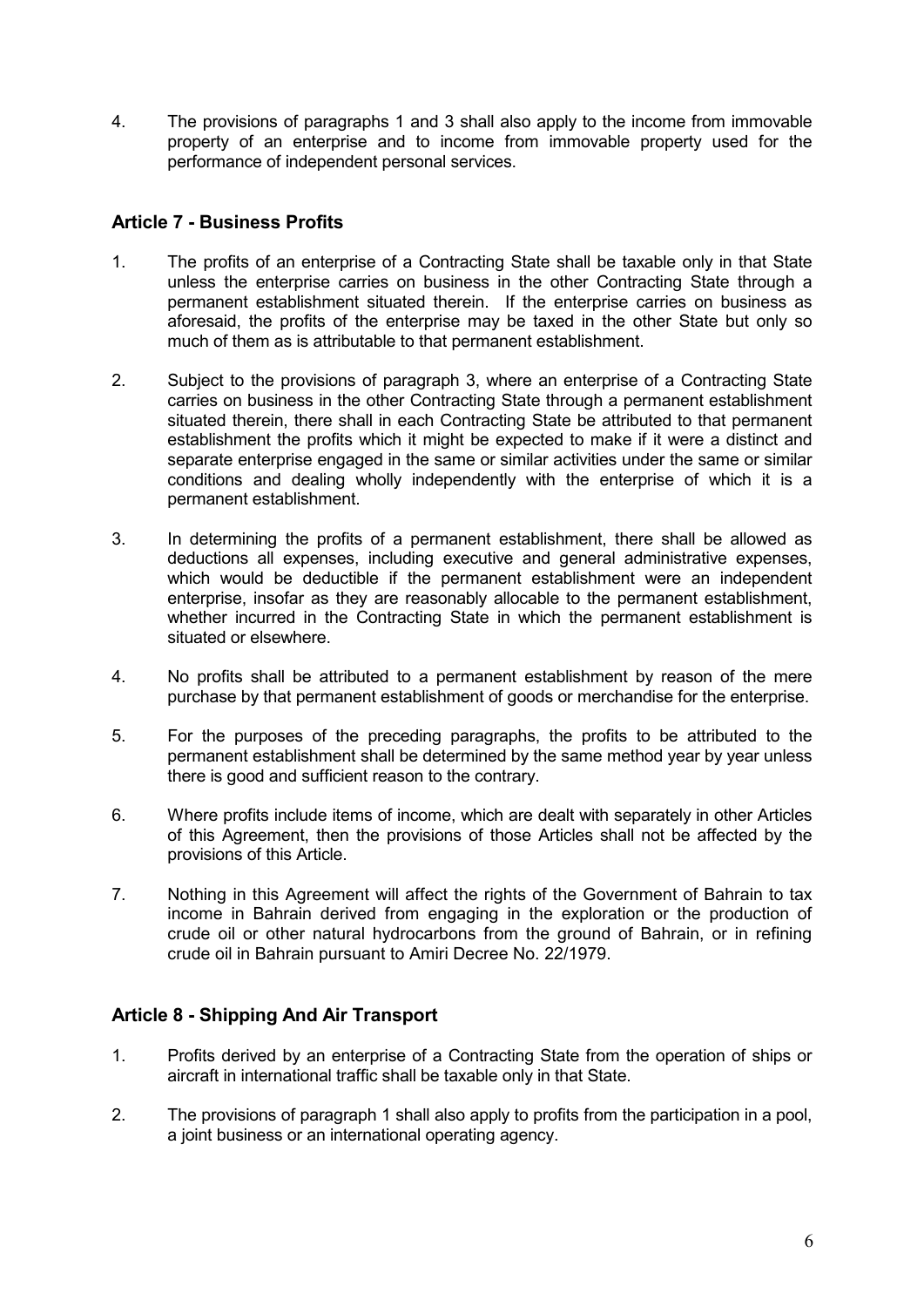- 3. Interest on funds connected with the operations of ships or aircraft in international traffic shall be regarded as profits derived from the operation of such ships or aircraft, and the provisions of Article 11 shall not apply in relation to such interest.
- 4. For the purposes of this Article, profits from the operation of ships or aircraft in international traffic shall include:
	- (a) profits from the rental on a bareboat basis of ships or aircraft; and
	- (b) profits from the use, maintenance or rental of containers (including trailers and related equipment for the transport of containers), used for the transport of goods or merchandise;

where such rental or such use, maintenance or rental, as the case may be, is incidental to the operation of ships or aircraft in international traffic.

## **Article 9 - Associated Enterprises**

- 1. Where
	- (a) an enterprise of a Contracting State participates directly or indirectly in the management, control or capital of an enterprise of the other Contracting State, or
	- (b) the same persons participate directly or indirectly in the management, control or capital of an enterprise of a Contracting State and an enterprise of the other Contracting State,

and in either case conditions are made or imposed between the two enterprises in their commercial or financial relations which differ from those which would be made between independent enterprises, then any profits which would, but for those conditions, have accrued to one of the enterprises, but, by reason of those conditions, have not so accrued, may be included in the profits of that enterprise and taxed accordingly.

2. Where a Contracting State includes, in accordance with the provisions of paragraph 1, in the profits of an enterprise of that State - and taxes accordingly - profits on which an enterprise of the other Contracting State has been charged to tax in that other State and where the competent authorities of the Contracting State agree, upon consultation, that all or part of the profits so included are profits which would have accrued to the enterprise of the first-mentioned State if the conditions made between the two enterprises had been those which would have been made between independent enterprises, then that other State shall make an appropriate adjustment to the amount of the tax charged therein on those agreed profits. In determining such adjustment, due regard shall be had to the other provisions of this Agreement.

#### **Article 10 - Dividends**

1. Dividends paid by a company, which is a resident of a Contracting State, to a resident of the other Contracting State, shall be taxable only in that other Contracting State if such resident is the beneficial owner of the dividends.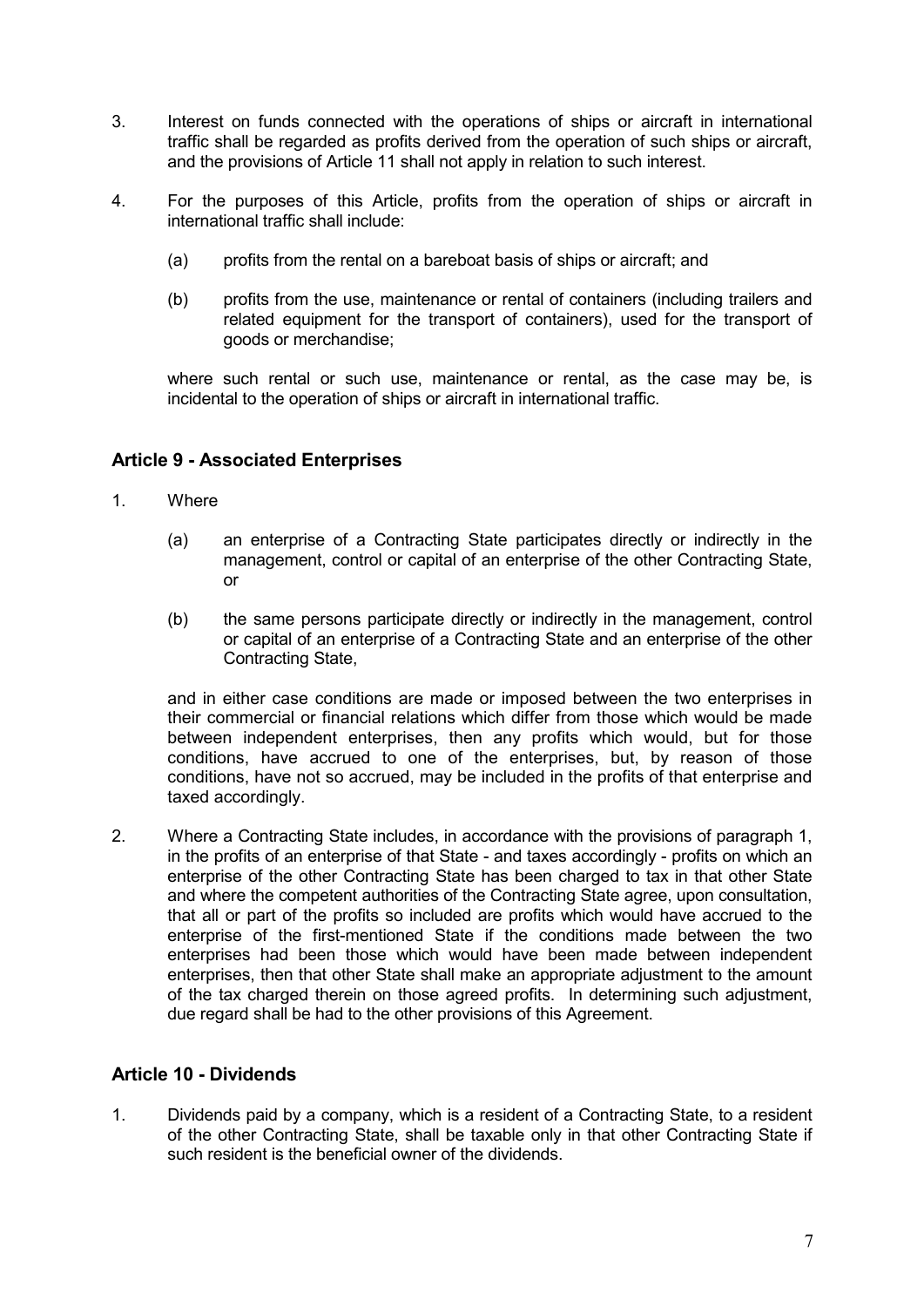This paragraph shall not affect the taxation of the company in respect of the profits out of which the dividends are paid.

- 2. The term "dividends" as used in this Article means income from shares, "jouissance" shares or "jouissance" rights, mining shares, founders' shares or other rights, not being debt-claims, participating in profits, as well as income from other corporate rights which is subjected to the same taxation treatment as income from shares by the laws of the State of which the company making the distribution is a resident.
- 3. The provisions of paragraph 1 shall not apply if the beneficial owner of the dividends, being a resident of a Contracting State, carries on business in the other Contracting State of which the company paying the dividends is a resident, through a permanent establishment situated therein, or performs in that other State independent personal services from a fixed base situated therein, and the holding in respect of which the dividends are paid is effectively connected with such permanent establishment or fixed base. In such case the provisions of Article 7 or Article 14, as the case may be, shall apply.
- 4. Where a company which is a resident of a Contracting State derives profits or income from the other Contracting State, that other State may not impose any tax on the dividends paid by the company, except insofar as such dividends are paid to a resident of that other State or insofar as the holding in respect of which the dividends are paid is effectively connected with a permanent establishment or a fixed base situated in that other State, nor subject the company's undistributed profits to a tax on undistributed profits, even if the dividends paid or the undistributed profits consist wholly or partly of profits or income arising in such other State.

#### **Article 11 - Income from Debt-Claims**

- 1. Income from debt-claims arising in a Contracting State and paid to a resident of the other Contracting State may be taxed in that other State.
- 2. However, such income may also be taxed in the Contracting State in which it arises and according to the laws of that State, but if the beneficial owner of the income is a resident of the other Contracting State, the tax so charged shall not exceed 5 per cent of the gross amount of the interest.
- 3. Notwithstanding the provisions of paragraph 2, income from debt-claims arising in a Contracting State and paid to the Government of the other Contracting State shall be exempt from tax in the first-mentioned State.
- 4. For the purpose of paragraph 3, the term "Government":
	- (a) in the case of Bahrain, means the Government of the Kingdom of Bahrain and shall include:
		- (i) the Bahrain Monetary Agency or its statutory successor;
		- (ii) the Bahrain Development Bank;
		- (iii) the Housing Bank;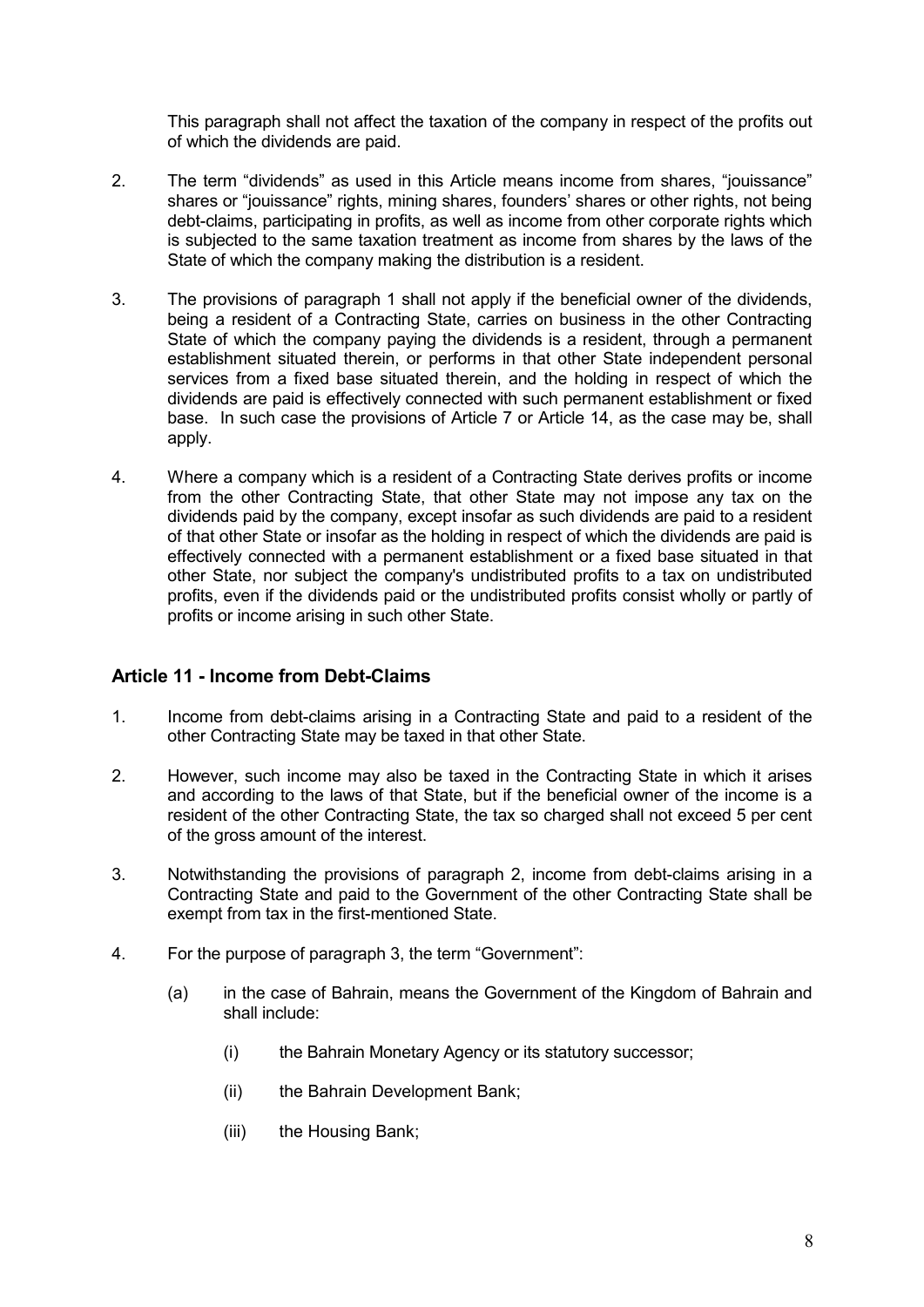- (iv) the Government Pension Fund and the General Organisation for Social Insurance ("GOSI");
- (v) the Bahrain Economic Development Board;
- (vi) any local authority or Statutory body thereof ; and
- (vii) any institution wholly or mainly owned by the Government of the Kingdom of Bahrain as may be agreed from time to time between the competent authorities of the Contracting States.
- (b) in the case of Singapore, means the Government of Singapore and shall include:
	- (i) the Monetary Authority of Singapore;
	- (ii) the Government of Singapore Investment Corporation Pte Ltd:
	- (iii) a statutory body; and
	- (iv) any institution wholly or mainly owned by the Government of Singapore as may be agreed from time to time between the competent authorities of the Contracting States.
- 5. The term "income from debt-claims" as used in this Article means income from debtclaims of every kind, whether or not secured by mortgage and whether or not carrying a right to participate in the debtor's profits, and in particular, income from government securities and income from bonds or debentures, including premiums and prizes attaching to such securities, bonds or debentures. Penalty charges for late payment shall not be regarded as such income for the purpose of this Article.
- *6.* The provisions of paragraphs 1 and 2 shall not apply if the beneficial owner of such income being a resident of a Contracting State, carries on business in the other Contracting State in which the income arises, through a permanent establishment situated therein, or performs in that other State independent personal services from a fixed base situated therein, and the debt-claim in respect of which the income is paid is effectively connected with such permanent establishment or fixed base. In such case the provisions of Article 7 or Article 14, as the case may be, shall apply.
- 7. Income from debt-claims shall be deemed to arise in a Contracting State when the payer is a resident of that State. Where, however, the person paying such income whether he is a resident of a Contracting State or not, has in a Contracting State a permanent establishment or a fixed base in connection with which the indebtedness on which the income is paid was incurred, and such income is borne by such permanent establishment or fixed base, then such income shall be deemed to arise in the State in which the permanent establishment or fixed base is situated.
- 8. Where, by reason of a special relationship between the payer and the beneficial owner or between both of them and some other person, the amount of the income from debtclaims income having regard to the debt-claim for which it is paid, exceeds the amount which would have been agreed upon by the payer and the beneficial owner in the absence of such relationship, the provisions of this Article shall apply only to the lastmentioned amount. In such case, the excess part of the payments shall remain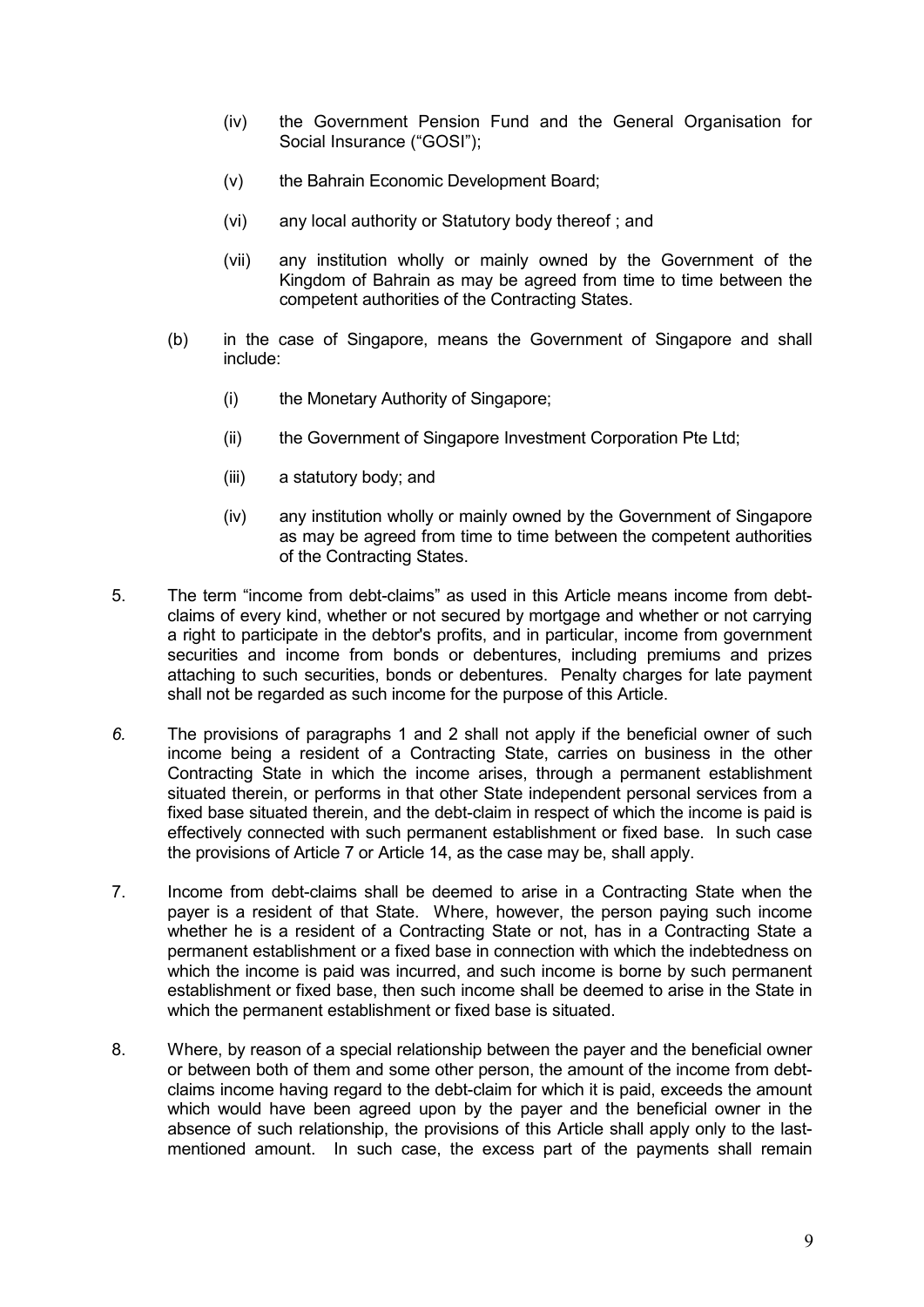taxable according to the laws of each Contracting State, due regard being had to the other provisions of this Agreement.

#### **Article 12 - Royalties**

- 1. Royalties arising in a Contracting State and paid to a resident of the other Contracting State may be taxed in that other State.
- 2. However, such royalties may also be taxed in the Contracting State in which they arise and according to the laws of that State, but if the beneficial owner of the royalties is a resident of the other Contracting State, the tax so charged shall not exceed 5 per cent of the gross amount of the royalties.
- 3. The term "royalties" as used in this Article means payments of any kind received as a consideration for the use of, or the right to use, any copyright of literary, artistic or scientific work including cinematograph films, and films or tapes for radio or television broadcasting, any computer software, patent, trade mark, design or model, plan, secret formula or process, or for the use of, or right to use, industrial, commercial or scientific equipment, or for information concerning industrial, commercial or scientific experience.
- 4. The provisions of paragraphs 1 and 2 shall not apply if the beneficial owner of the royalties, being a resident of a Contracting State, carries on business in the other Contracting State in which the royalties arise, through a permanent establishment situated therein, or performs in that other State independent personal services from a fixed base situated therein, and the right or property in respect of which the royalties are paid is effectively connected with such permanent establishment or fixed base. In such case, the provisions of Article 7 or Article 14, as the case may be, shall apply.
- 5. Royalties shall be deemed to arise in a Contracting State when the payer is a resident of that State. Where, however, the person paying the royalties, whether he is a resident of a Contracting State or not, has in a Contracting State a permanent establishment or a fixed base in connection with which the liability to pay the royalties was incurred, and such royalties are borne by such permanent establishment or fixed base, then such royalties shall be deemed to arise in the Contracting State in which the permanent establishment or fixed base is situated.
- 6. Where, by reason of a special relationship between the payer and the beneficial owner or between both of them and some other person, the amount of the royalties, having regard to the use, right or information for which they are paid, exceeds the amount which would have been agreed upon by the payer and the beneficial owner in the absence of such relationship, the provisions of this Article shall apply only to the lastmentioned amount. In such case, the excess part of the payments shall remain taxable according to the laws of each Contracting State, due regard being had to the other provisions of this Agreement.

#### **Article 13 - Capital Gains**

1. Gains derived by a resident of a Contracting State from the alienation of immovable property referred to in Article 6 and situated in the other Contracting State may be taxed in that other State.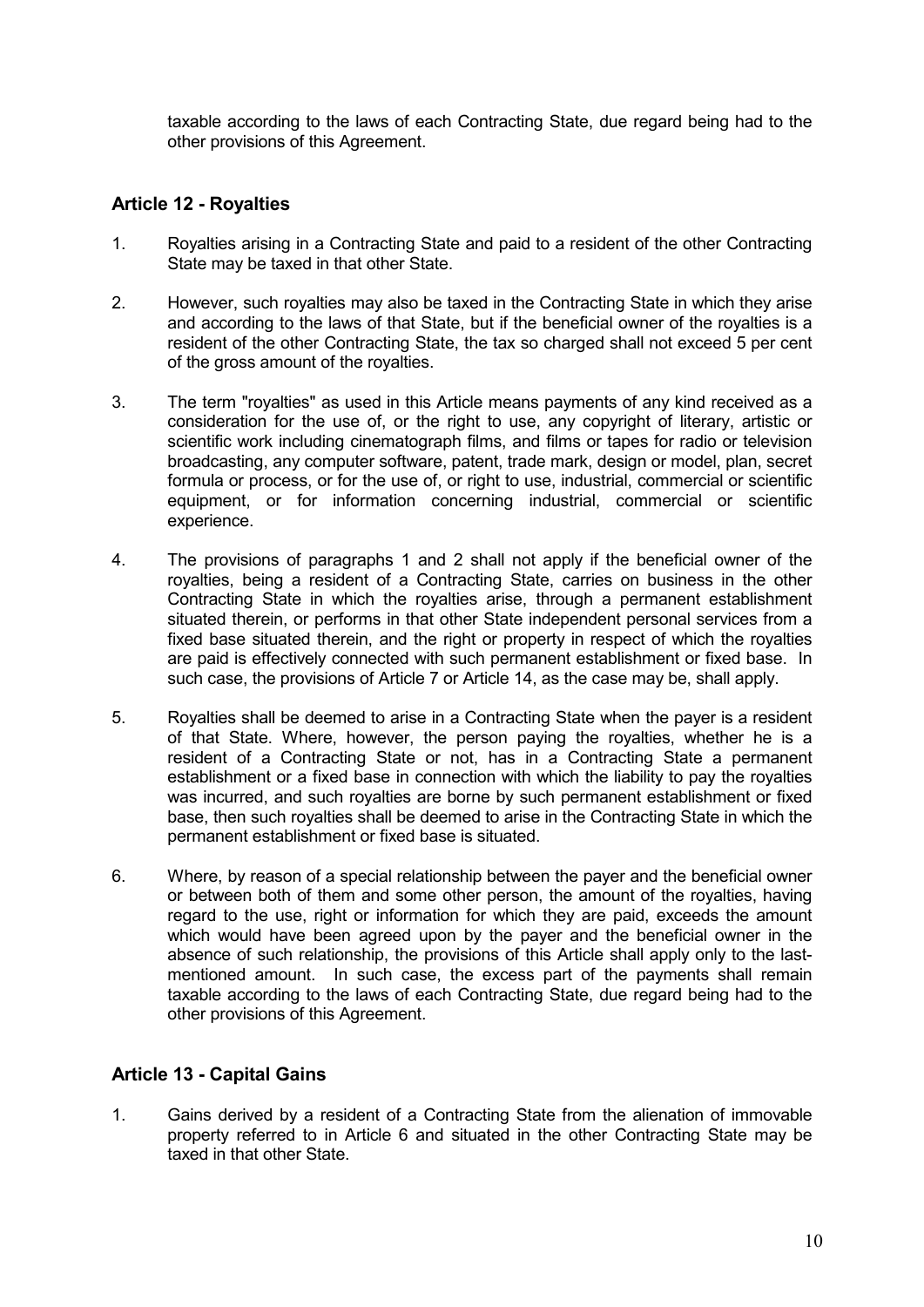- 2. Gains derived by a resident of a Contracting State from the alienation of shares, other than shares traded on a recognised Stock Exchange, deriving at least three-quarters of their value directly or indirectly from immovable property situated in the other Contracting State may be taxed in that other State.
- 3. Gains from the alienation of movable property forming part of the business property of a permanent establishment which an enterprise of a Contracting State has in the other Contracting State or of movable property pertaining to a fixed base available to a resident of a Contracting State in the other Contracting State for the purpose of performing independent personal services, including such gains from the alienation of such a permanent establishment (alone or with the whole enterprise) or of such fixed base, may be taxed in that other State.
- 4. Gains derived by a resident of a Contracting State from the alienation of ships or aircraft operated in international traffic, or movable property pertaining to the operation of such ships or aircraft, shall be taxable only in that State.
- 5. Gains from the alienation of any property other than that referred to in the preceding paragraphs of this Article shall be taxable only in the Contracting State of which the alienator is a resident.

# **Article 14 - Independent Personal Services**

- 1. Income derived by an individual who is a resident of a Contracting State from the performance of professional services or other activities of an independent character shall be taxable only in that State except in the following circumstances when such income may also be taxed in the other Contracting State:
	- (a) if he has a fixed base regularly available to him in the other State for the purpose of performing his activities; in that case, only so much of the income as is attributable to that fixed base may be taxed in that other State; or
	- (b) if his stay in the other State is for a period or periods exceeding in the aggregate 183 days in any calendar year; in that case, only so much of the income as is derived from his activities performed in that other State may be taxed in that other State.
- 2. The term "professional services" includes especially independent scientific, literary, artistic, educational or teaching activities as well as the independent activities of physicians, lawyers, engineers, architects, dentists and accountants.

#### **Article 15 - Dependent Personal Services**

- 1. Subject to the provisions of Articles 16, 18 and 19, salaries, wages and other similar remuneration derived by a resident of a Contracting State in respect of an employment shall be taxable only in that State unless the employment is exercised in the other Contracting State. If the employment is so exercised, such remuneration as is derived therefrom may be taxed in that other State.
- 2. Notwithstanding the provisions of paragraph 1, remuneration derived by a resident of a Contracting State in respect of an employment exercised in the other Contracting State shall be taxable only in the first-mentioned State if: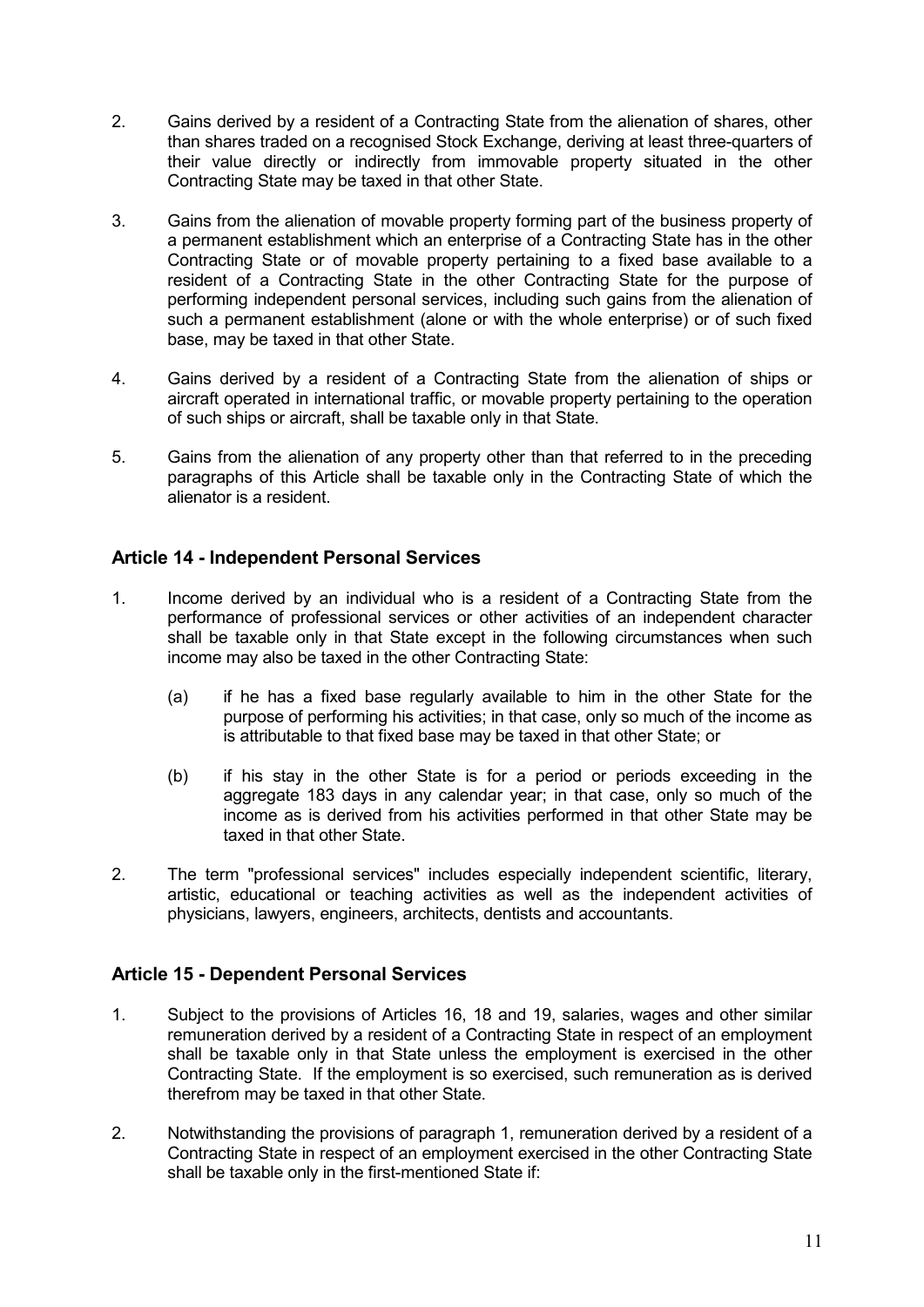- (a) the recipient is present in the other State for a period or periods not exceeding in the aggregate 183 days in the calendar year concerned; and
- (b) the remuneration is paid by, or on behalf of, an employer who is not a resident of the other State; and
- (c) the remuneration is not borne by a permanent establishment or a fixed base, which the employer has in the other State.
- 3. Notwithstanding the preceding provisions of this Article, remuneration derived in respect of an employment exercised aboard a ship or aircraft operated in international traffic by an enterprise of a Contracting State shall be taxable only in that State. However, if the remuneration is derived by a resident of the other Contracting State, it may also be taxed in that other State.

#### **Article 16 - Directors' Fees**

 Directors' fees and other similar payments derived by a resident of a Contracting State in his capacity as a member of the board of directors of a company which is a resident of the other Contracting State may be taxed in that other State.

#### **Article 17 - Artistes And Sportsmen**

- 1. Notwithstanding the provisions of Articles 14 and 15, income derived by a resident of a Contracting State as an entertainer, such as a theatre, motion picture, radio or television artiste, or a musician, or as a sportsman, from his personal activities as such exercised in the other Contracting State may be taxed in that other State.
- 2. Where income in respect of or in connection with personal activities exercised by an entertainer or a sportsman accrues not to the entertainer or sportsman himself but to another person, that income may, notwithstanding the provisions of Articles 7, 14 and 15, be taxed in the Contracting State in which the activities of the entertainer or sportsman are exercised.
- 3. The provisions of paragraphs 1 and 2 shall not apply to income derived from activities exercised in a Contracting State by an artiste or a sportsman if the visit to that State is wholly or mainly supported by public funds of one or both of the Contracting States or political subdivisions or local authorities or statutory bodies thereof. In such case, the income shall be taxable only in the Contracting State in which the artiste or the sportsman is a resident.

# **Article 18 - Pensions**

 Subject to the provisions of paragraph 2 of Article 19, pensions and other similar remuneration paid to a resident of a Contracting State in consideration of past employment shall be taxable only in that State.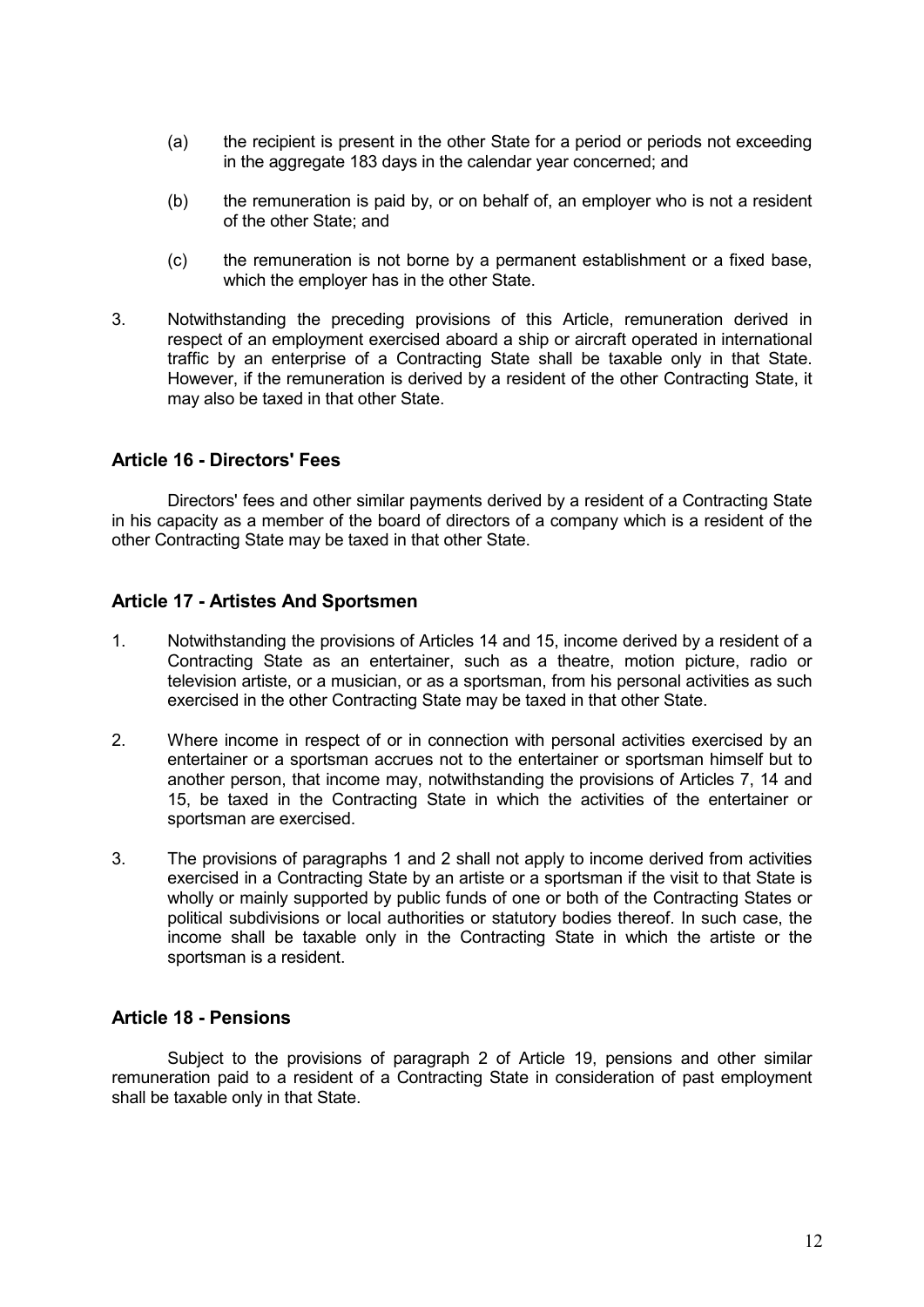#### **Article 19 - Government Service**

1. (a) Salaries, wages and other similar remuneration, other than a pension, paid by a Contracting State or a political subdivision, a local authority or a statutory body thereof to an individual in respect of services rendered to that State or subdivision, authority or body shall be taxable only in that State.

(b) However, such salaries, wages and other similar remuneration shall be taxable only in the other Contracting State if the services are rendered in that State and the individual is a resident of that State who:

- (i) is a national of that State; or
- (ii) did not become a resident of that State solely for the purpose of rendering the services.
- 2. (a) Any pension paid by, or out of funds created by, a Contracting State or a political subdivision, a local authority or a statutory body thereof to an individual in respect of services rendered to that State or subdivision, authority or body shall be taxable only in that State.

(b) However, such pension shall be taxable only in the other Contracting State if the individual is a resident of, and a national of, that State.

3. The provisions of Articles 15, 16, 17 and 18 shall apply to salaries, wages and other similar remuneration, and to pensions, in respect of services rendered in connection with a business carried on by a Contracting State or a political subdivision, a local authority or a statutory body thereof.

#### **Article 20 - Students**

 Payments which a student or business apprentice who is or was immediately before visiting a Contracting State a resident of the other Contracting State and who is present in the first-mentioned State solely for the purpose of his education or training receives for the purpose of his maintenance, education or training shall not be taxed in that State, provided that such payments arise from sources outside that State.

#### **Article 21 - Other Income**

 Items of income not dealt with in the foregoing Articles of this Agreement and arising in a Contracting State may be taxed in that State.

#### **Article 22 - Elimination Of Double Taxation**

1. In Bahrain, double taxation shall be avoided as follows:

Where a resident of Bahrain derives income from Singapore which, in accordance with the provisions of this Agreement, may be taxed in Singapore, Bahrain shall, subject to its laws regarding the allowance as a credit against Bahrain tax of tax payable in any country other than Bahrain, allow the Singapore tax paid, whether directly or by deduction, as a credit against the Bahrain tax payable on the income of that resident.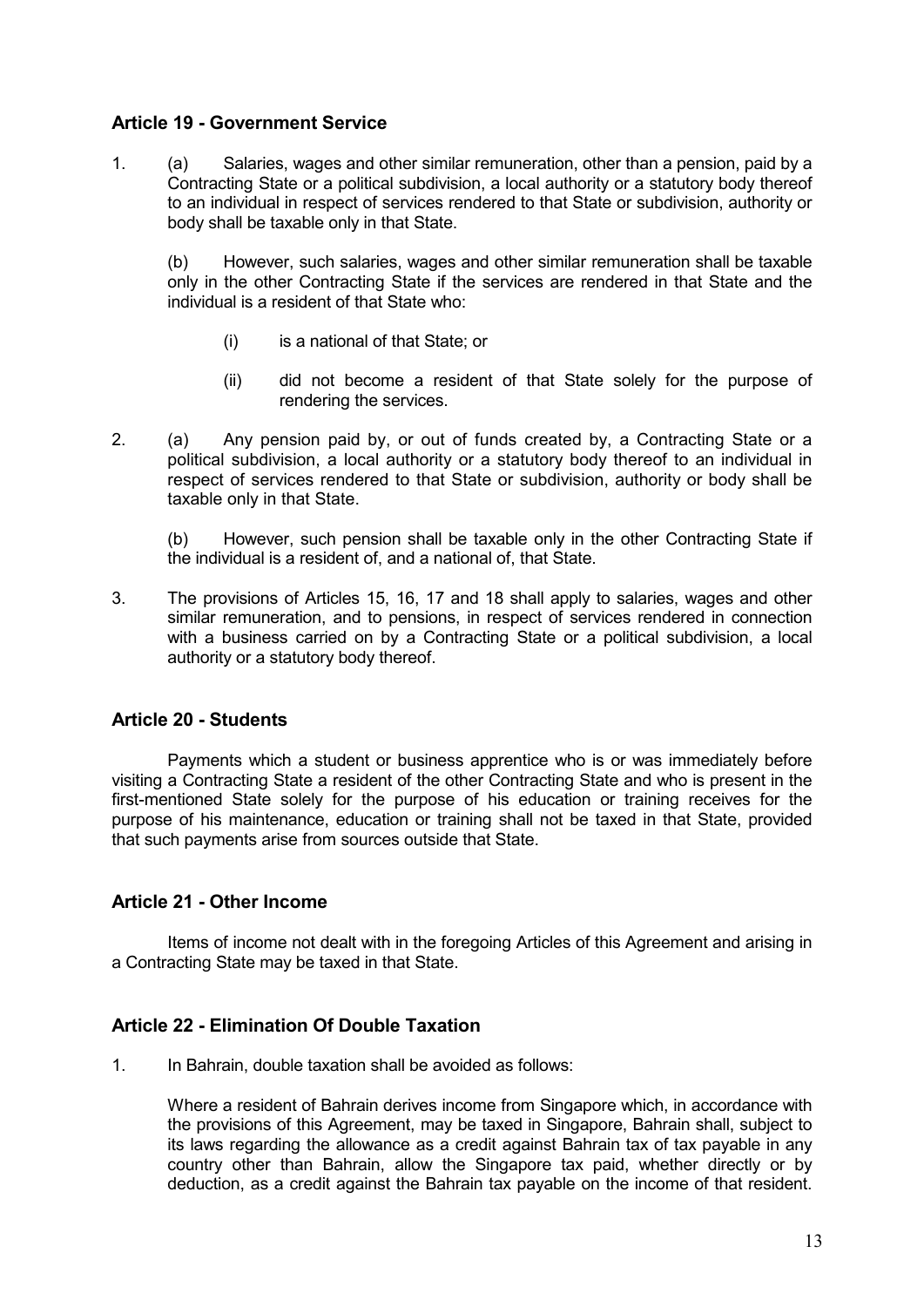Where such income is a dividend paid by a company, which is a resident of Singapore to a resident of Bahrain, the credit shall take into account the Singapore tax paid by that company on the portion of its profits out of which the dividend is paid.

2. In Singapore, double taxation shall be avoided as follows:

Where a resident of Singapore derives income from Bahrain which, in accordance with the provisions of this Agreement, may be taxed in Bahrain, Singapore shall, subject to its laws regarding the allowance as a credit against Singapore tax of tax payable in any country other than Singapore, allow the Bahrain tax paid, whether directly or by deduction, as a credit against the Singapore tax payable on the income of that resident. Where such income is a dividend paid by a company which is a resident of Bahrain to a resident of Singapore which is a company owning directly or indirectly not less than 10 per cent of the share capital of the first-mentioned company, the credit shall take into account the Bahrain tax paid by that company on the portion of its profits out of which the dividend is paid.

#### **Article 23 - Non-Discrimination**

- 1. Nationals of a Contracting State shall not be subjected in the other Contracting State to any taxation or any requirement connected therewith, which is other or more burdensome than the taxation and connected requirements to which nationals of that other State in the same circumstances, in particular with respect to residence, are or may be subjected. This provision shall, notwithstanding the provisions of Article 1, also apply to persons who are not residents of one or both of the Contracting States.
- 2. The taxation on a permanent establishment, which an enterprise of a Contracting State has in the other Contracting State, shall not be less favourably levied in that other State than the taxation levied on enterprises of that other State carrying on the same activities.
- 3. Nothing in this Article shall be construed as obliging a Contracting State to grant to:
	- (a) residents of the other Contracting State any personal allowances, reliefs and reductions for tax purposes which it grants to its own residents; or
	- (b) nationals of the other Contracting State those personal allowances, reliefs and reductions for tax purposes which it grants to its own nationals who are not residents of that State or to such other persons as may be specified in the taxation laws of that State.
- 4. Enterprises of a Contracting State, the capital of which is wholly or partly owned or controlled, directly or indirectly, by one or more residents of the other Contracting State, shall not be subjected in the first-mentioned State to any taxation or any requirement connected therewith which is other or more burdensome than the taxation and connected requirements to which other similar enterprises of the first-mentioned State are or may be subjected.
- 5. Where a Contracting State grants tax incentives to its nationals designed to promote economic or social development in accordance with its national policy and criteria, it shall not be construed as discrimination under this Article.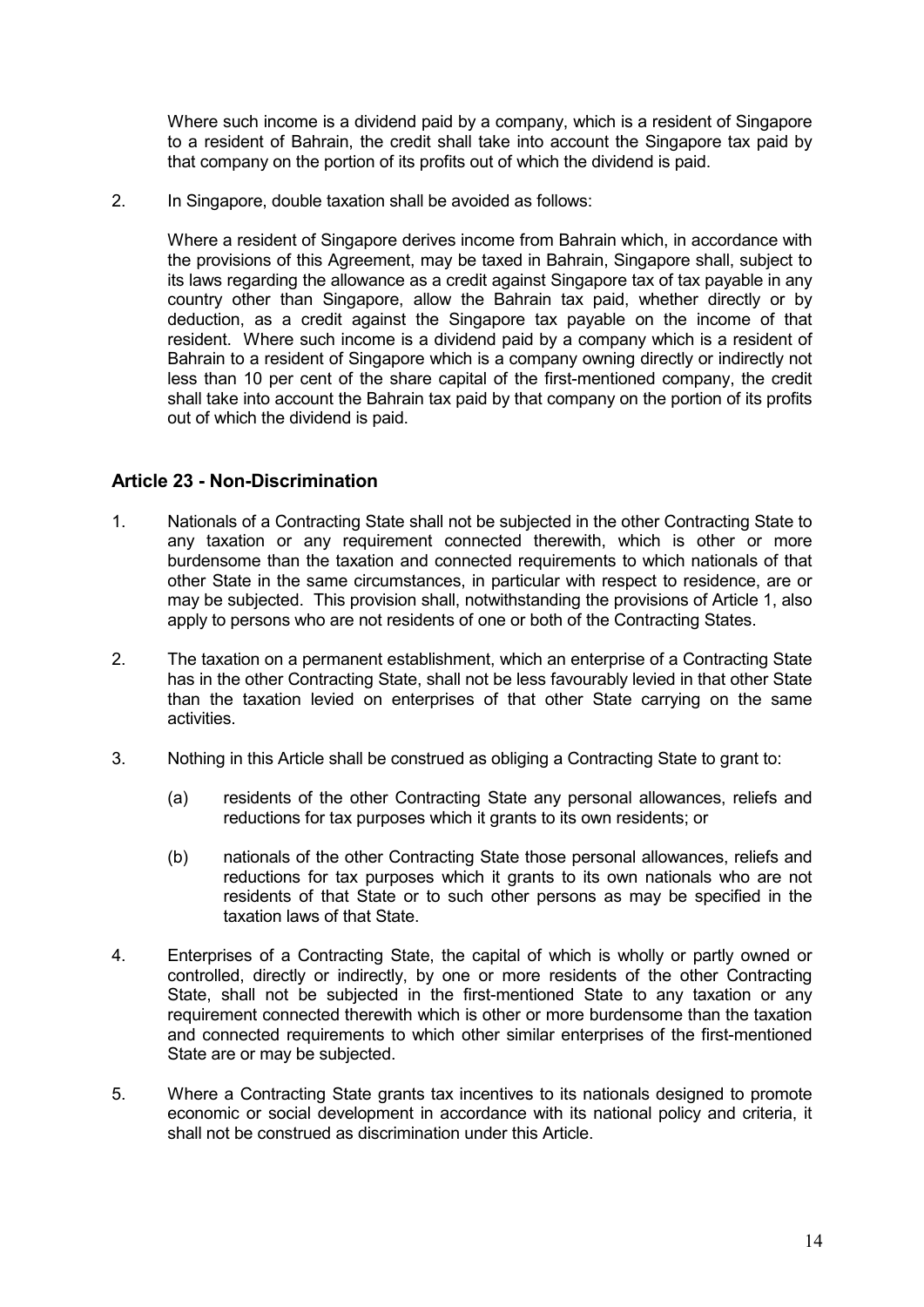6. The provisions of this Article shall apply to the taxes which are the subject of this Agreement.

#### **Article 24 - Mutual Agreement Procedure**

- 1. Where a person considers that the actions of one or both of the Contracting States result or will result for him in taxation not in accordance with the provisions of this Agreement, he may, irrespective of the remedies provided by the domestic law of those States, present his case to the competent authority of the Contracting State of which he is a resident or, if his case comes under paragraph 1 of Article 23, to that of the Contracting State of which he is a national. The case must be presented within 3 years from the first notification of the action resulting in taxation not in accordance with the provisions of the Agreement.
- 2. The competent authority shall endeavour, if the objection appears to it to be justified and if it is not itself able to arrive at a satisfactory solution, to resolve the case by mutual agreement with the competent authority of the other Contracting State, with a view to the avoidance of taxation which is not in accordance with the Agreement. Any agreement reached shall be implemented notwithstanding any time limits in the domestic law of the Contracting States.
- 3. The competent authorities of the Contracting States shall endeavour to resolve by mutual agreement any difficulties or doubts arising as to the interpretation or application of the Agreement. They may also consult together for the elimination of double taxation in cases not provided for in the Agreement.
- 4. The competent authorities of the Contracting States may communicate with each other directly for the purpose of reaching an agreement in the sense of the preceding paragraphs.

# **Article 25 - Exchange Of Information**

- 1. The competent authorities of the Contracting States shall exchange such information as is necessary for carrying out the provisions of this Agreement or of the domestic laws of the Contracting States concerning taxes covered by the Agreement insofar as the taxation thereunder is not contrary to the Agreement. Any information received by a Contracting State shall be treated as secret in the same manner as information obtained under the domestic laws of that State, and shall be disclosed only to persons or authorities (including courts and administrative bodies) concerned with the assessment or collection of, the enforcement or prosecution in respect of, or the determination of appeals in relation to, the taxes covered by the Agreement. Such persons or authorities shall use the information only for such purposes. They may disclose the information in public court proceedings or in judicial decisions.
- 2. In no case shall the provisions of paragraph 1 be construed so as to impose on a Contracting State the obligation:
	- (a) to carry out administrative measures at variance with the laws and administrative practice of that or of the other Contracting State;
	- (b) to supply information which is not obtainable under the laws or in the normal course of the administration of that or of the other Contracting State;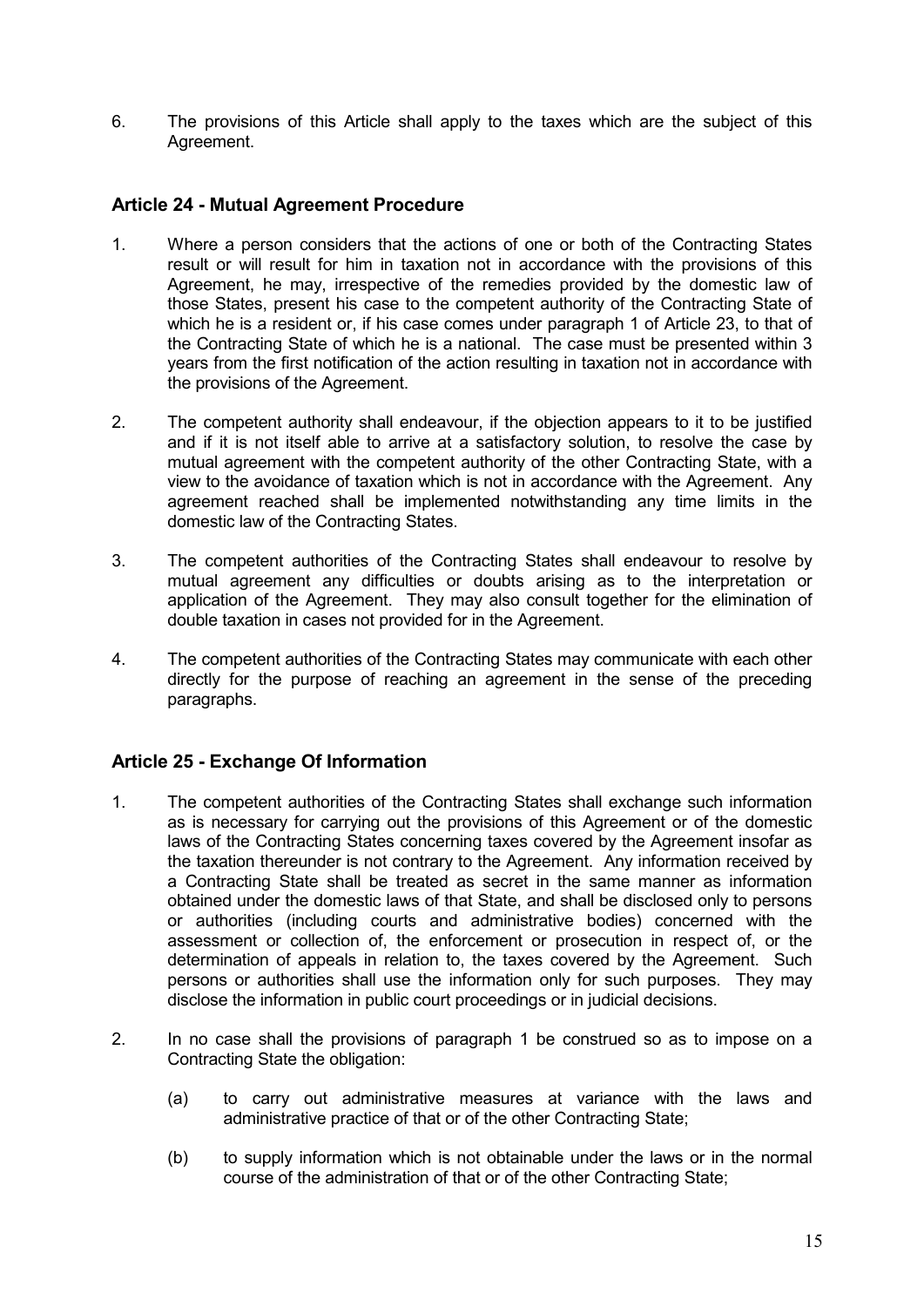(c) to supply information, which would disclose any trade, business, industrial, commercial or professional secret or trade process, or information, the disclosure of which would be contrary to public policy (ordre public).

#### **Article 26 - Members Of Diplomatic Missions And Consular Posts**

 Nothing in this Agreement shall affect the fiscal privileges of members of diplomatic missions or consular posts under the general rules of international law or under the provisions of special agreements.

#### **Article 27 - Entry Into Force**

- 1. Each of the Contracting States shall notify to the other the completion of the procedures required by its law for the bringing into force of this Agreement.
- 2. This Agreement shall enter into force on the date of the later of these notifications and its provisions shall have effect:
	- (a) in Bahrain:

in respect of tax chargeable in any tax year beginning on or after the  $1<sup>st</sup>$  of January in the second calendar year following the year in which this Agreement enters into force.

(b) in Singapore:

in respect of tax chargeable for any year of assessment beginning on or after the  $1<sup>st</sup>$  of January in the second calendar year following the year in which this Agreement enters into force.

#### **Article 28 - Termination**

 This Agreement shall remain in force until terminated by a Contracting State. Either Contracting State may terminate this Agreement, through diplomatic channels, by giving notice of termination at least six months before the end of any calendar year after the expiration of a period of five years from the date of its entry into force. In such event, this Agreement shall cease to have effect:

(a) in Bahrain:

in respect of tax chargeable in any tax year beginning on or after the  $1<sup>st</sup>$  of January in the second calendar year following the year in which the notice is given; and

(b) in Singapore:

in respect of tax chargeable for any year of assessment beginning on or after the 1<sup>st</sup> of January in the second calendar year following the year in which the notice is given.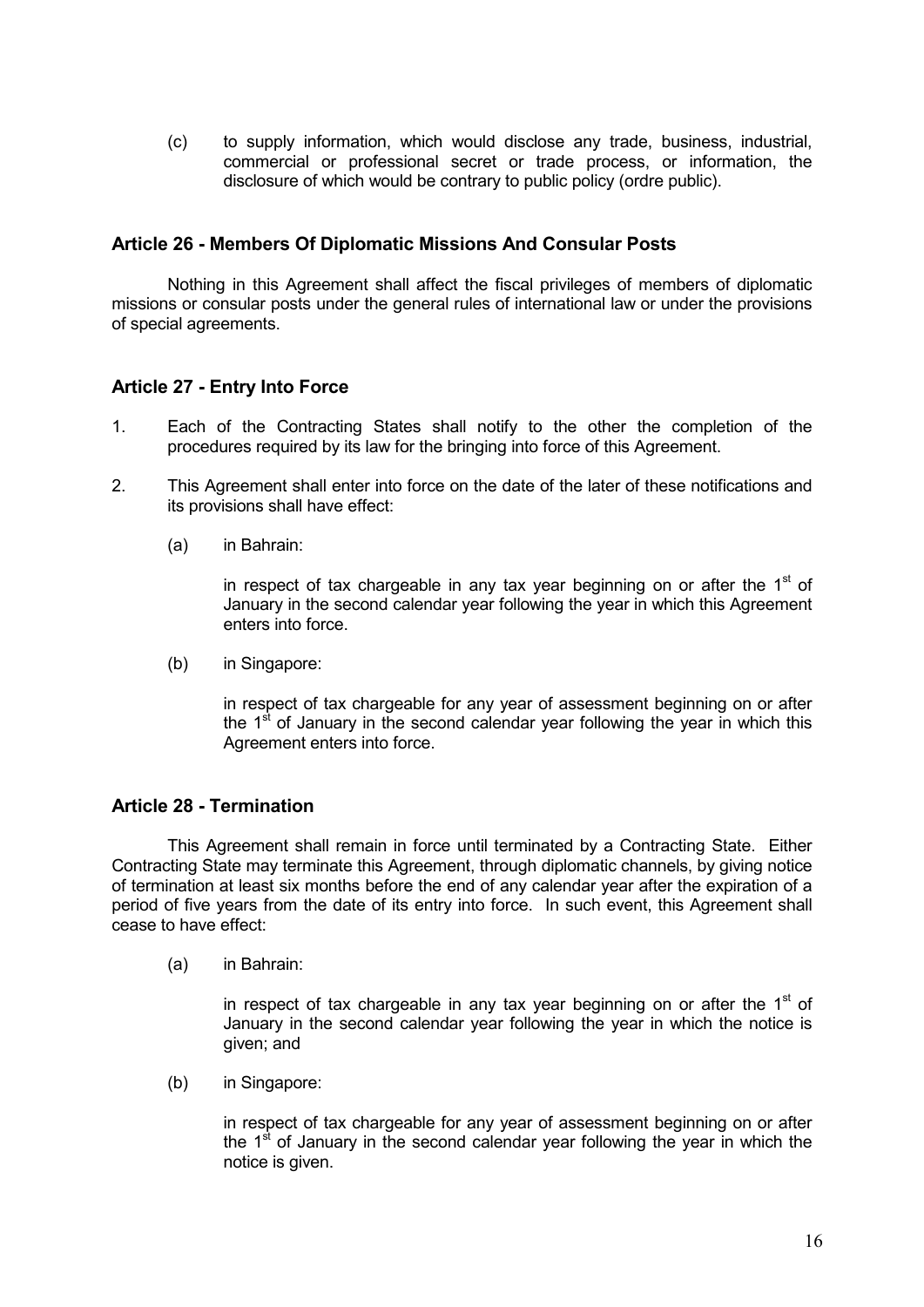**IN WITNESS WHEREOF** the undersigned, duly authorised thereto, have signed this Agreement.

Done in duplicate at Bahrain this  $18<sup>th</sup>$  day of February 2004 in the Arabic and English languages, both texts being equally authentic, but in the case of divergence of interpretation the English text shall prevail.

#### **FOR THE GOVERNMENT OF THE REPUBLIC OF SINGAPORE**

#### **FOR THE GOVERNMENT OF THE KINGDOM OF BAHRAIN**

PROF. S JAYAKUMAR

Minister for Foreign Affairs and Law Minister of Finance and National Economy ABDULLA HASSAN SAIF

# **ANNEX A**

# **PROTOCOL AMENDING THE AGREEMENT BETWEEN THE GOVERNMENT OF THE REPUBLIC OF SINGAPORE AND THE GOVERNMENT OF THE KINGDOM OF BAHRAIN FOR THE AVOIDANCE OF DOUBLE TAXATION AND THE PREVENTION OF FISCAL EVASION WITH RESPECT TO TAXES ON INCOME**

The Government of the Republic of Singapore and the Government of the Kingdom of Bahrain,

Desiring to amend the Agreement between the Government of the Republic of Singapore and the Government of the Kingdom of Bahrain for the avoidance of double taxation and the prevention of fiscal evasion with respect to taxes on income, signed at Manama, Bahrain on the 18<sup>th</sup> of February 2004 (hereinafter referred to as "the Agreement"),

Have agreed as follows: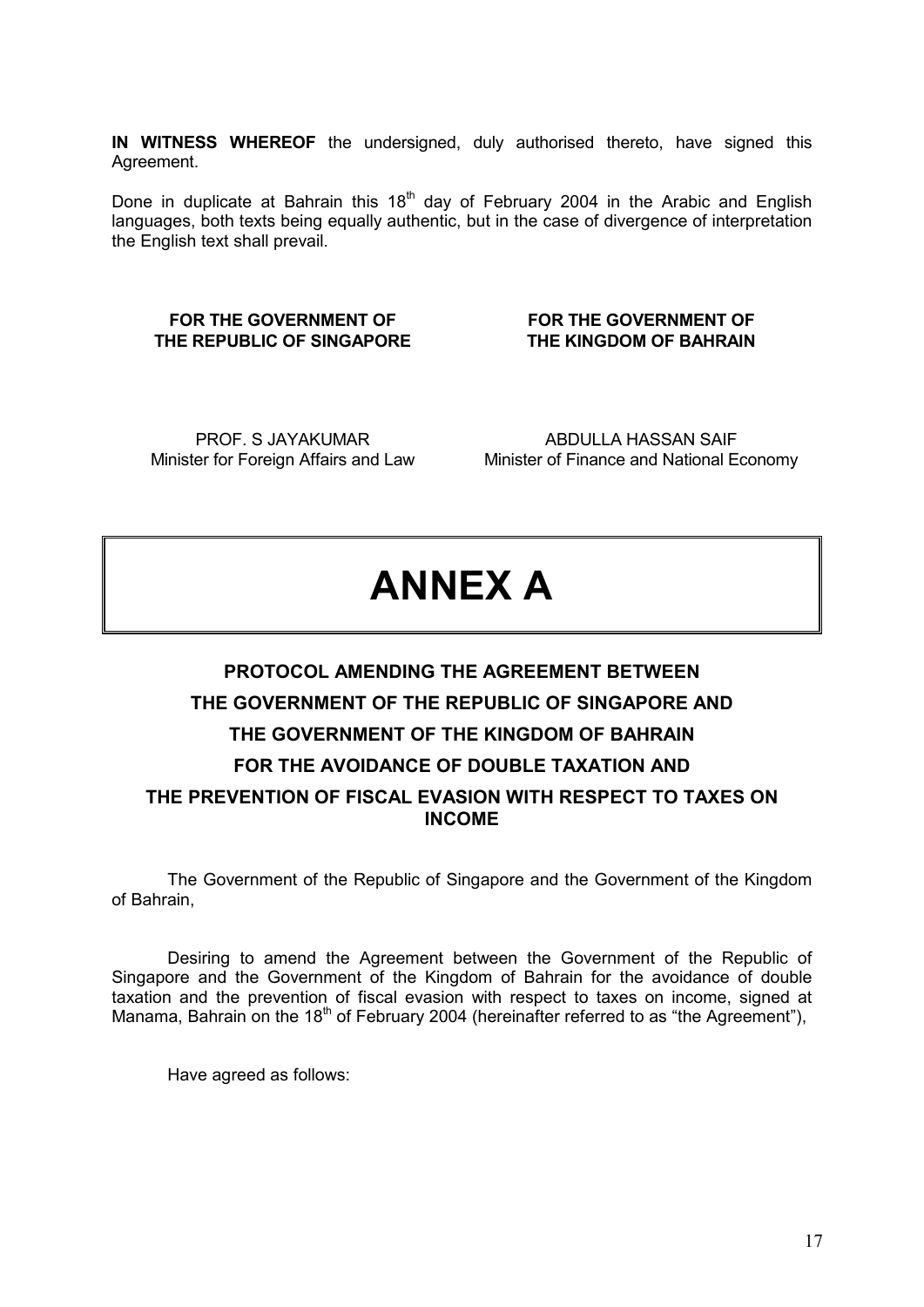# **Article 1**

The text of Article 25 of the Agreement is deleted and replaced by the following:

"1. The competent authorities of the Contracting States shall exchange such information as is foreseeably relevant for carrying out the provisions of this Agreement or to the administration or enforcement of the domestic laws concerning taxes of every kind and description imposed on behalf of the Contracting States, or of their political subdivisions or local authorities, insofar as the taxation thereunder is not contrary to the Agreement. The exchange of information is not restricted by Articles 1 and 2.

2. Any information received under paragraph 1 by a Contracting State shall be treated as secret in the same manner as information obtained under the domestic laws of that State and shall be disclosed only to persons or authorities (including courts and administrative bodies) concerned with the assessment or collection of, the enforcement or prosecution in respect of, the determination of appeals in relation to the taxes referred to in paragraph 1, or the oversight of the above. Such persons or authorities shall use the information only for such purposes. They may disclose the information in public court proceedings or in judicial decisions.

3. In no case shall the provisions of paragraphs 1 and 2 be construed so as to impose on a Contracting State the obligation:

- a) to carry out administrative measures at variance with the laws and administrative practice of that or of the other Contracting State;
- b) to supply information which is not obtainable under the laws or in the normal course of the administration of that or of the other Contracting State;
- c) to supply information which would disclose any trade, business, industrial, commercial or professional secret or trade process, or information, the disclosure of which would be contrary to public policy (ordre public).

4. If information is requested by a Contracting State in accordance with this Article, the other Contracting State shall use its information gathering measures to obtain the requested information, even though that other State may not need such information for its own tax purposes. The obligation contained in the preceding sentence is subject to the limitations of paragraph 3 but in no case shall such limitations be construed to permit a Contracting State to decline to supply information solely because it has no domestic interest in such information.

5. In no case shall the provisions of paragraph 3 be construed to permit a Contracting State to decline to supply information solely because the information is held by a bank, other financial institution, nominee or person acting in an agency or a fiduciary capacity or because it relates to ownership interests in a person."